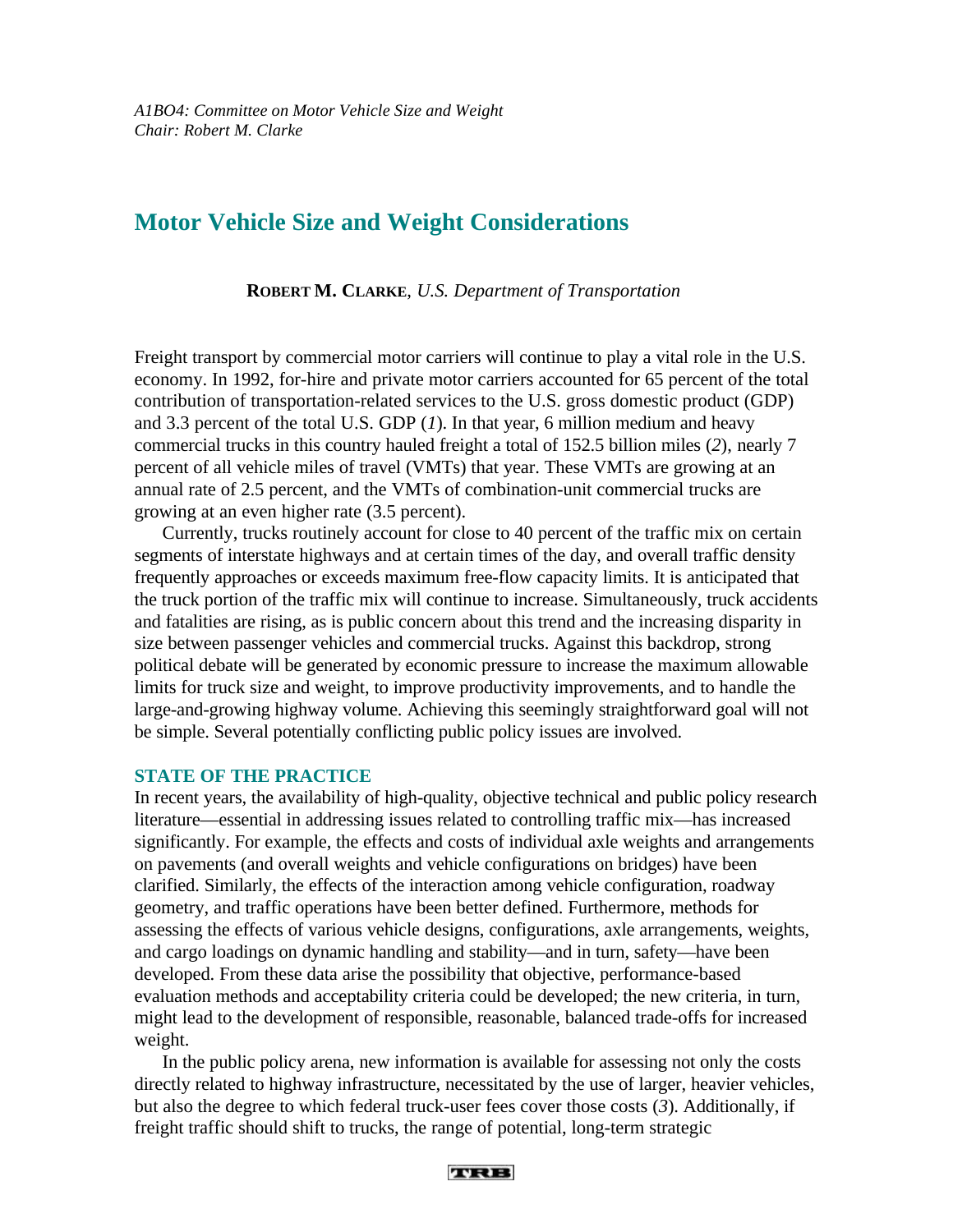consequences on other freight transportation modes—principally railroads—must be assessed. Safety consequences and public opinion about sharing the road with larger, heavier trucks also must been gauged.

## **CHALLENGES AND OPPORTUNITIES**

Addressing issues related to motor vehicle size and weight requires balance while accommodating change. An objective, rational approach to truck size and weight policy must be developed—a significant departure from prevailing procedures.

As presently conceived, U.S. truck size and weight limitations are a mishmash of federal, state, and local requirements, whose origin and development evolved and then were subsequently fragmented, jurisdiction by jurisdiction. Lack of any rationalized approach to establishing these standards has resulted in significant differences among jurisdictions, principally on the noninterstate portion of the nation's roadway system. Federal requirements generally tend to have an overall limiting effect, because most vehicles operate on the interstate and national highway systems at one time or another. These differences limit a given motor carrier's operational flexibility, depending on whether those operations are local, regional, or national in scope. Thus, consistent regulation of the industry across the nation would have to be achieved at the federal level, within a framework ensuring an appropriate uniformity and balance while allowing latitude, flexibility, and decision making at the state and local levels.

The research currently available indicates that national consensus on the wholesale use of significantly larger vehicles will not be easy to obtain. Nevertheless, certain opportunities may exist, such as the following:

• Nationally—controlled use of well-designed, high-performance vehicles that are somewhat larger than those in present use, and

• Locally and regionally—constrained use of larger vehicles with better performance characteristics, if restrictions would not pose inordinate safety risks or create cross-modal imbalances.

These possibilities presume that an effective safety control and sanctioning system could be implemented and that adequate cost-recovery mechanisms would be established to recoup the costs of using these vehicles.

#### **LOOKING AHEAD**

Public policy must address whether to allow the operation of larger and heavier trucks and under what conditions, if any. At different times, the question will be framed in terms of allowing incremental increases locally (within a state) or regionally (within adjoining states); in other cases, however, national uniformity will be sought at increased levels, for example, to allow national network or corridor-type operations. Nevertheless, because of the overall limiting nature of federal requirements, the debate will be principally at the national and continental (North American) levels. Achieving consensus will be a significant challenge, but continuing to attack the problem piecemeal is not in any one's best long-term interests.

Success hinges on finding solutions to balance all interests and concerns and to address the following issues: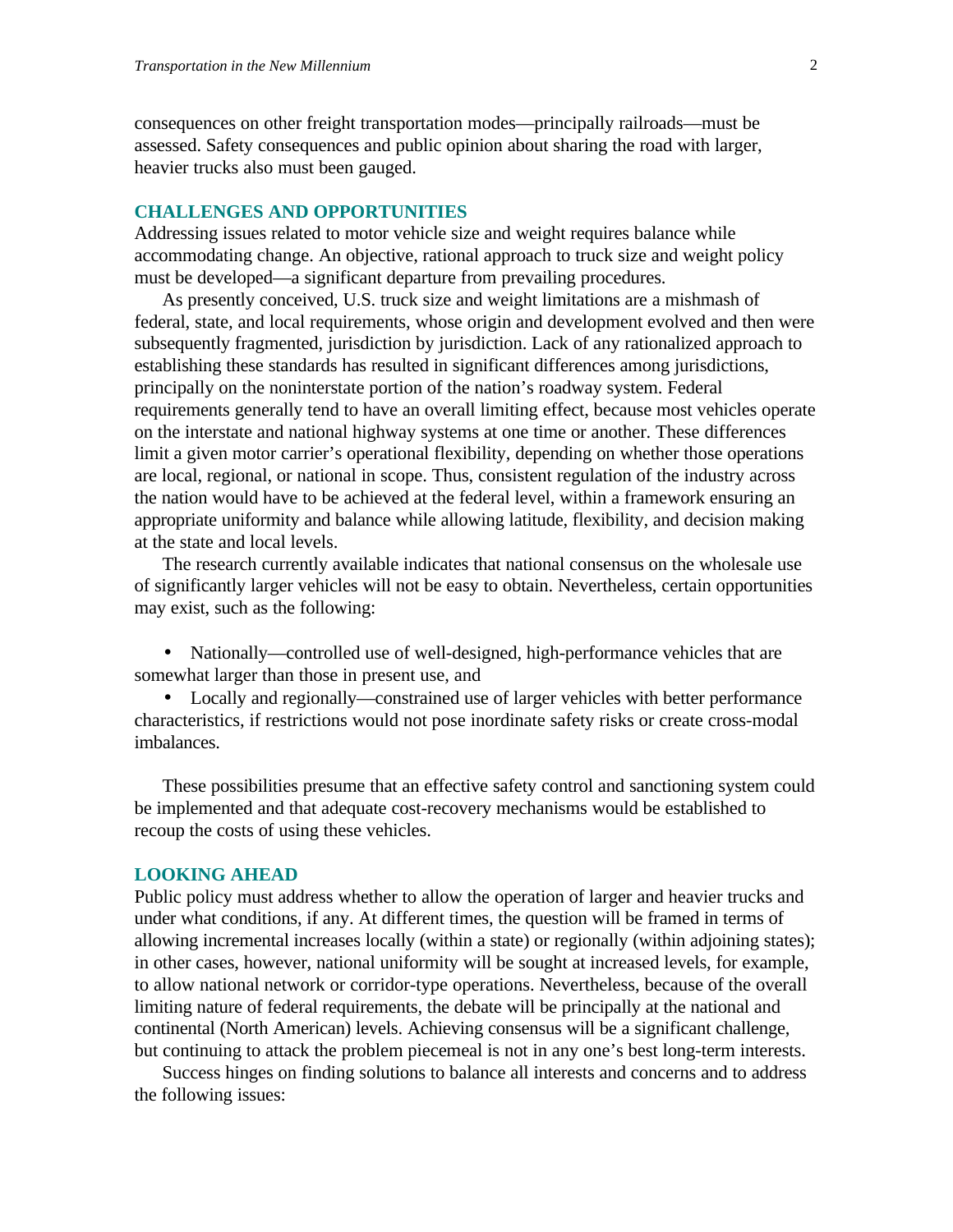• Safety, including the need to ensure the enforceability and practical ease of implementing any safety regulations or other countermeasures, uniformly and rigorously, across the jurisdictions where larger and heavier vehicles might be allowed;

• Incrementally higher costs of infrastructure (pavements, bridges, and geometric design) attributable to the use of larger and heavier vehicles and how these costs would be recovered;

• Sorting out the roles of federal, state, and local governments in regulating traffic and equipment as well as interstate and international commerce;

• Flexibility to accommodate differences in transportation requirements across regions and commodities;

• Minimizing impacts on captive freight shippers while ensuring the long-term strategic viability of alternate transportation modes and intermodal movements;

• Environmental and other quality-of-life issues;

• Use of advanced technology in highway and vehicle monitoring and data collection; and

• Effects on the efficiency and safety of automobile travel.

One possible way to accomplish all these goals might be to differentiate broadly between the large population of current typical vehicles (i.e., two- and three-axle single-unit trucks  $\leq$  54,000 pounds and combination units  $\leq$  80,000 pounds) and the much smaller, specialized group of highly productive large vehicles. This latter group presents unique concerns that warrant separate and more rigorous treatment. Past studies have pointed to a nationally uniform, permissive, state-based special permit program as a basis for dealing with the concerns that need to be addressed for this group of vehicles. Such a program, if properly structured, could be objective, systematic, rigorous, and credible. This basic approach, endorsed in TRB Special Report 225 (*4*) and by the trucking industry, could be the basis for forward-looking, collaborative efforts between federal and state governments.

Because safety concerns have been the primary stumbling block, it seems appropriate to focus first on those. One suggestion has been to establish some nationally agreed-on standards and conditions of use that can be rigorously followed. These standards would ensure that the basic designs of the vehicles were optimized for safety and that their use was restricted—depending primarily on their size—only to those locations where they were deemed appropriate. Any program to accomplish this task should have at its core state and in some cases, local—authority to determine appropriate truck sizes and weights, according to national standards and fixed criteria.

In the case of larger and heavier trucks (i.e., single-unit trucks  $> 54,000$  pounds and combination units > 80,000 pounds), national consensus is unlikely on the appropriateness of allowing all sanctioned or approved vehicles or vehicle configurations to operate everywhere. What might be possible, however, would be an array or catalog list of safety acceptable vehicles and configurations from which jurisdictions could choose the larger and heavier vehicles to allow in their jurisdiction.

Depending on the capabilities of each jurisdiction's infrastructure and prevailing traffic conditions, some vehicles and configurations could be acceptable under some circumstances. The process of determining acceptable blueprint vehicles could effectively be sanctioned and cataloged through organizations such as the Society of Automotive Engineers to address concerns that this process would be too complicated. The American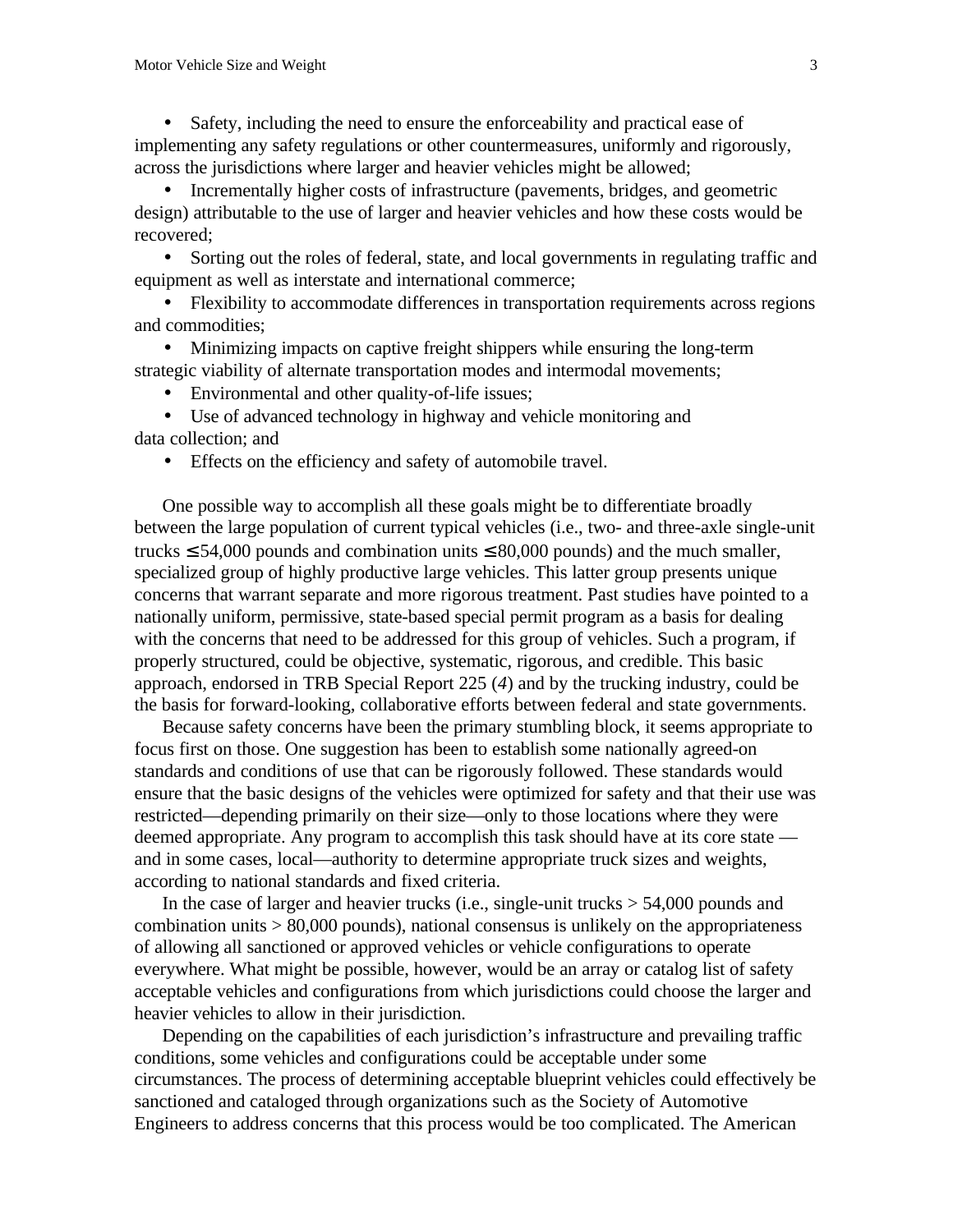Association of State Highway and Transportation Officials could be enlisted to develop a method for assessing the ability of a given roadway segment, coupled with its typical traffic volumes, to handle the variety of blueprint vehicles that would become available.

National concerns would be addressed under such an approach if credible assessment methods and acceptability criteria were established in four areas:

1. Adequacy of user fees to recoup the federal roadway system's costs for maintaining or repairing damage attributable to larger vehicles, to provide funding for adequate staffs at the state level to administer special permit programs, and to support vehicle and route certification efforts;

2. Infrastructure preservation criteria (primarily for pavement and bridge wear);

3. Safety assurance, primarily so that truck dynamics and stability are as good as or better than current vehicles, but also so that negative interactions do not develop with cars, and so that carrier performance and adherence to program requirements can be tracked using the national intelligent transportation systems architecture in data collection and reporting; and

4. Funding and implementation of rigorous enforcement programs with effective sanctions, fines, and other mechanisms, all but eliminating incentives to violate the agreedon standards.

The acceptability of a given vehicle or vehicle configuration and programs that permit its use would be gauged by its ability to accomplish these objectives. Programs to ensure that these objectives were met would need to be substantive, verifiable, performance-based, and uniformly implemented. Uniformity is the key. Without it, jurisdictions that attempt to maintain a responsible level of stringency in their programs could be viewed as being unnecessarily and overly restrictive; they also would find themselves at an untenable political disadvantage if neighboring states had less restrictive requirements. History has shown that the net effect would be a "lowest common denominator" set of requirements that many would view as being inadequate.

Such a system could provide enough flexibility to credibly allow use in locations and regions where risk would be minimal and controlled while ensuring that in high-risk situations, use would be either more constrained or prohibited. Also, because national use probably would be constrained, modal strategic imbalance issues likely would be minimized—if not eliminated—as a cause of concern. Establishing such a system would be a formidable but not impossible task that requires the cooperation and input of many potentially affected groups.

# **COMMITTEE'S ROLE AND CONTRIBUTION**

If consensus were to emerge around the special permitting concept described above, the Transportation Research Board (TRB) Committee on Motor Vehicle Size and Weight (A1B04) could follow one avenue that could move this issue forward. The committee could provide a forum for technical discussions of these issues and advocate research and pilot projects that focus on working out the details of developing and implementing the technical and administrative programs outlined in this paper. Specifically, uniform methods must be developed to easily rate and report the handling and stability performance capabilities of various vehicle configurations in a decentralized but uniform way that, in turn, could be